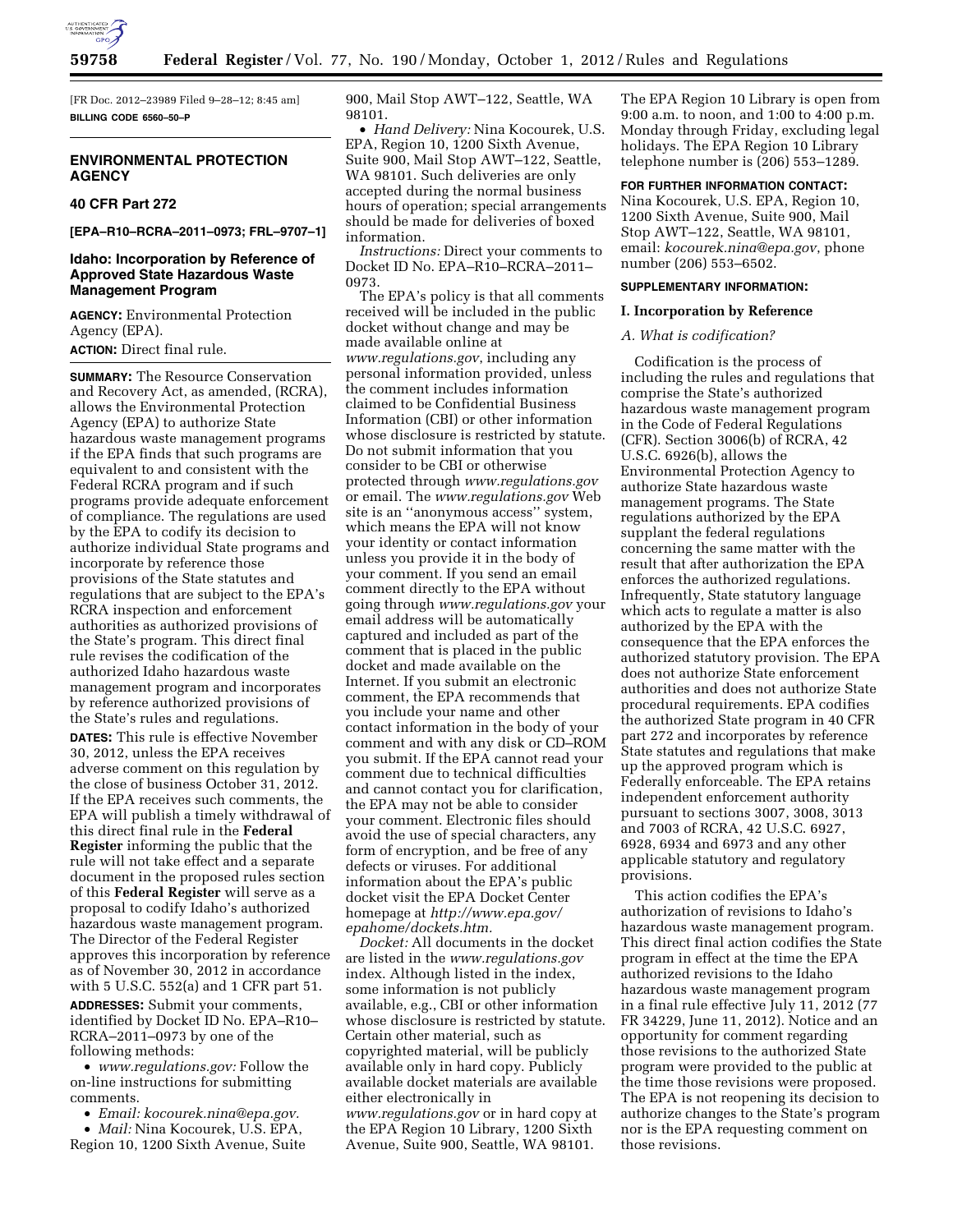# *B. What is the history of the authorization and codification of Idaho's hazardous waste management program?*

Idaho initially received final authorization for its hazardous waste management program effective April 9, 1990 (55 FR 11015, March 26, 1990). Subsequently, the EPA authorized revisions to the State's program effective June 5, 1992 (57 FR 11580, April 6, 1992), August 10, 1992 (57 FR 24757, June 11, 1992), June 11, 1995 (60 FR 18549, April 12, 1995), January 19, 1999 (63 FR 56086, October 21, 1998), July 1, 2002 (67 FR 44069, July 1, 2002), March 10, 2004 (69 FR 11322, March 10, 2004), July 22, 2005 (70 FR 42273, July 22, 2005), February 26, 2007 (72 FR 8283, February 26, 2007), December 23, 2008 (73 FR 78647, December 23, 2008), and July 11, 2012 (77 FR 34229, June 11, 2012). The EPA first codified Idaho's authorized hazardous waste management program effective February 4, 1991 (55 FR 50327, December 6, 1990), and updated the codification of Idaho's program effective June 5, 1992 (57 FR 11580, April 6, 1992), August 10, 1992 (57 FR 24757, June 11, 1992), August 24, 1999 (64 FR 34133, June 25, 1999), March 8, 2005 (70 FR 11132, March 8, 2005), April 20, 2006 (71 FR 20341, April 20, 2006), April 6, 2010 (75 FR 17309, April 6, 2010). In this action, the EPA is revising subpart N of 40 CFR part 272, to include the most recent authorization revision effective July 11, 2012 (77 FR 34229, June 11, 2012).

### *C. What codification decisions have we made in this rule?*

This action incorporates by reference the authorized revisions to the Idaho hazardous waste management program by revising subpart N of 40 CFR part 272. Previously, 40 CFR 272.651, incorporated by reference Idaho's authorized hazardous waste management program, as amended, through 2008. Section 272.651 also referenced the demonstration of adequate enforcement authority, including procedural and enforcement provisions, which provided the legal basis for the State's implementation of the hazardous waste management program. In addition, Section 272.651 referenced the Memorandum of Agreement, the Attorney General's Statement and the Program Description which were evaluated as part of the approval process of the hazardous waste management program in accordance with Subtitle C of RCRA. This action updates those demonstrations of adequate enforcement authority, including procedural and enforcement

provisions, which provide the legal basis for the State's implementation of the hazardous waste management program, as well as the Memorandum of Agreement, the Attorney General's Statement and the Program Description, all of which were evaluated as part of the approval process for the program revision effective on July 11, 2012 (77 FR 34229, June 11, 2012).

## *D. What is the effect of idaho's codification on enforcement?*

The EPA retains its independent enforcement authority under statutory provisions, including but not limited to, sections 3007, 3008, 3013 and 7003 of RCRA, and any other applicable statutory and regulatory provisions, to undertake inspections and enforcement actions and to issue orders in all authorized States. With respect to enforcement actions, the EPA will rely on Federal sanctions, Federal inspection authorities, and Federal procedures rather than the State analogues to these provisions. Therefore, the EPA is not incorporating by reference Idaho's inspection and enforcement authorities nor are those authorities part of Idaho's approved State program which operates in lieu of the Federal program. The EPA lists Idaho's authorities for informational purposes, and because the EPA considered them in determining the adequacy of Idaho's enforcement authorities. This action revises this listing for informational purposes where these authorities have changed under Idaho's revisions to State law and were considered by the EPA in determining the adequacy of Idaho's enforcement authorities. Idaho's authority to inspect and enforce the State's hazardous waste management program requirements continues to operate independently under State law.

# *E. What State provisions are not part of the codification?*

The public is reminded that some provisions of Idaho's hazardous waste management program are not part of the federally authorized State program.

These non-authorized provisions include:

(1) Provisions that are not part of the RCRA subtitle C program because they are ''broader in scope'' than RCRA subtitle C (see 40 CFR 271.1(i));

(2) Federal rules for which Idaho is not authorized, which have been incorporated into the State regulations because of the way the State adopted federal regulations by reference; and

(3) State procedural and enforcement authorities which are necessary to establish the ability of the program to enforce compliance but which do not

supplant the Federal statutory enforcement and procedural authorities.

State provisions that are ''broader in scope'' than the federal program are not incorporated by reference in 40 CFR part 272. For reference and clarity, 40 CFR  $272.651(c)(3)$  lists the Idaho regulatory provisions which are ''broader in scope'' than the federal program and which are not part of the authorized program being incorporated by reference. While ''broader in scope'' provisions are not part of the authorized program and cannot be enforced by the EPA, the State may enforce such provisions under State law.

# *F. What will be the effect of the proposed codification on Federal HSWA requirements?*

With respect to any requirement(s) pursuant to the Hazardous and Solid Waste Amendments of 1984 (HSWA) for which the State has not yet been authorized and which the EPA has identified as taking effect immediately in States with authorized hazardous waste management programs, the EPA will enforce those Federal HSWA standards until the State is authorized for those provisions.

This codification does not affect Federal HSWA requirements for which the State is not authorized. The EPA has authority to implement HSWA requirements in all States, including States with authorized hazardous waste management programs, until the States become authorized for such requirements or prohibitions unless the EPA has identified the HSWA requirement(s) as an optional or as a less stringent requirement of the Federal Rules program. A HSWA requirement or prohibition, unless identified by the EPA as optional or as less stringent, supersedes any less stringent or inconsistent State provision which may have been previously authorized by the EPA (50 FR 28702, July 15, 1985).

Some existing State requirements may be similar to the HSWA requirements implemented by the EPA. However, until the EPA authorizes those State requirements, the EPA enforces the HSWA requirements and not the State analogs.

## **II. Statutory and Executive Order Reviews**

This direct final action codifies revisions to the EPA-authorized hazardous waste management program in Idaho pursuant to RCRA section 3006 and imposes no requirements other than those imposed by State law. This action complies with applicable executive orders and statutory provisions as follows: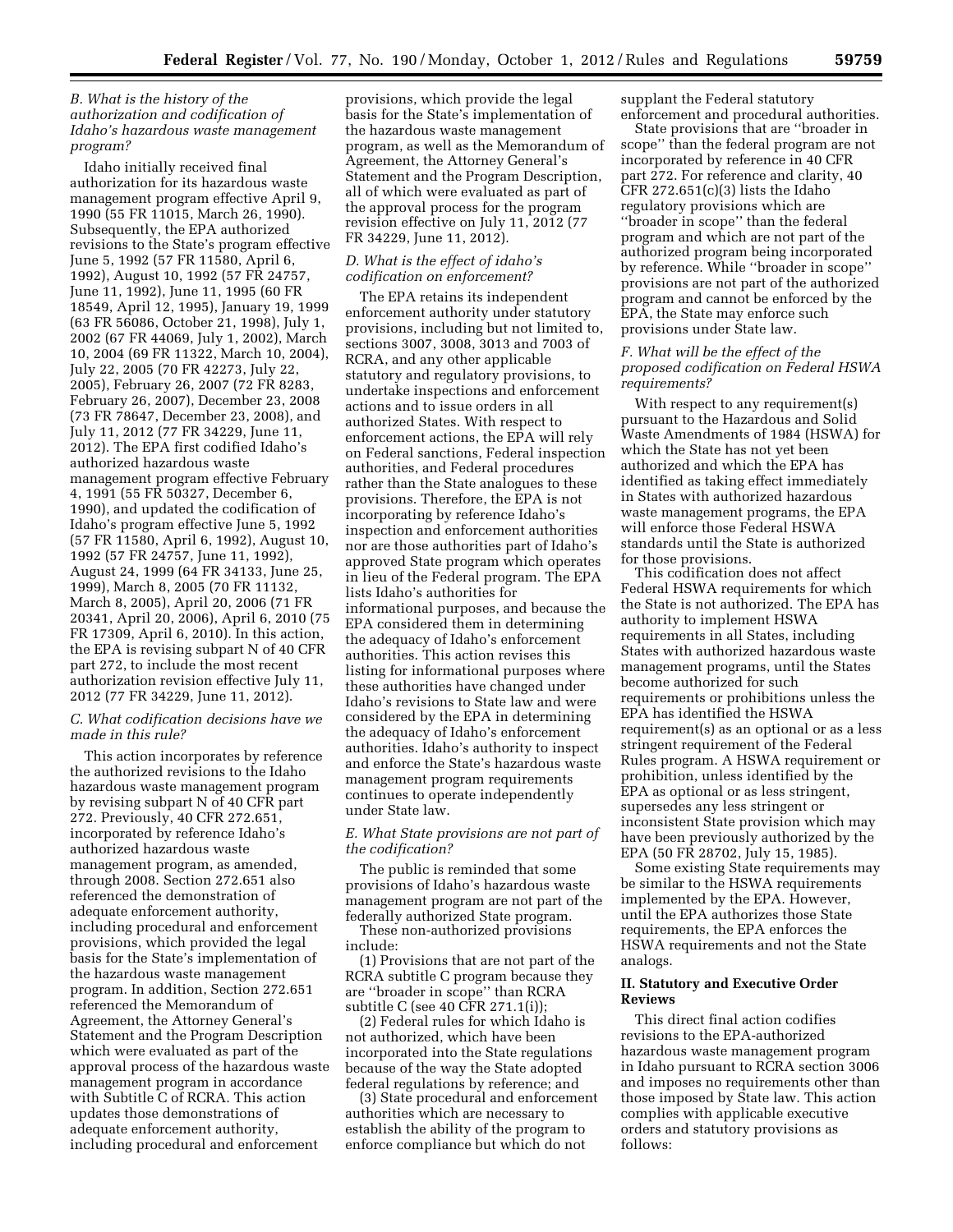## 1. Executive Order 12866 and 13563

This action will codify revisions to the federally approved hazardous waste management program in Idaho. This type of action is exempt from review under Executive Order (EO) 12866 (58 FR 51735, October 4, 1993) and EO 13563 (76 FR 3821, January 21, 2011).

#### 2. Paperwork Reduction Act

This action does not impose an information collection burden under the provisions of the Paperwork Reduction Act, 44 U.S.C. 3501 et seq. Burden is defined at 5 CFR 1320.3(b). This direct final rule does not establish or modify any information or recordkeeping requirements for the regulated community.

#### 3. Regulatory Flexibility Act

The Regulatory Flexibility Act (RFA), as amended by the Small Business Regulatory Enforcement Fairness Act (SBREFA), 5 U.S.C. 601 *et seq.,*  generally requires Federal agencies to prepare a regulatory flexibility analysis of any rule subject to notice and comment rulemaking requirements under the Administrative Procedure Act or any other statute unless the agency certifies that the rule will not have a significant economic impact on a substantial number of small entities. Small entities include small businesses, small organizations, and small governmental jurisdictions. For purposes of assessing the impacts of this direct final rule on small entities, small entity is defined as: (1) A small business, as codified in the Small Business Size Regulations at 13 CFR part 121; (2) a small governmental jurisdiction that is a government of a city, county, town, school district or special district with a population of less than 50,000; and (3) a small organization that is any not-for-profit enterprise which is independently owned and operated and is not dominant in its field. The EPA has determined that this direct final action will not have a significant impact on small entities because the action will only have the effect of codifying authorized pre-existing State law requirements. After considering the economic impacts of this action, I certify that this action will not have a significant economic impact on a substantial number of small entities.

#### 4. Unfunded Mandates Reform Act

This action contains no Federal mandates under the provisions of Title II of the Unfunded Mandates Reform Act of 1995 (UMRA), 2 U.S.C. 1531– 1538 for State, local, or tribal governments or the private sector. This action imposes no new enforceable duty on any State, local or tribal governments or the private sector. Therefore, this action is not subject to the requirements of sections 202 or 205 of the UMRA. This action is also not subject to the requirements of section 203 of the UMRA because it contains no regulatory requirements that might significantly or uniquely affect small government entities.

### 5. Executive Order 13132: Federalism

This action does not have federalism implications. It will not have substantial direct effects on the States, on the relationship between the national government and the States, or on the distribution of power and responsibilities among the various levels of government, as specified in Executive Order 13132. This action addresses the codification of the authorized State hazardous waste management program in Idaho. Codification is the process of including the rules and regulations that comprise the State's authorized hazardous waste management program in the CFR. Thus, Executive Order 13132 does not apply to this action.

6. Executive Order 13175: Consultation and Coordination With Indian Tribal Governments

This action does not have tribal implications, as specified in Executive Order 13175. This action addresses the codification of the authorized State hazardous waste management program in Idaho. Codification is the process of including the rules and regulations that comprise the State's authorized hazardous waste management program in the CFR. Thus, the EPA has determined that Executive Order 13175 does not apply to this rule.

7. Executive Order 13045: Protection of Children From Environmental Health and Safety Risks

The EPA interprets Executive Order (EO) 13045 (62 FR 19885, April 23, 1997) as applying only to those regulatory actions that concern health or safety risks, such that the analysis required under section 5–501 of the EO has the potential to influence the regulation. This action is not subject to EO 13045 because it codifies an approved state program into the CFR. Codification is the process of including the rules and regulations that comprise the State's authorized hazardous waste management program in the CFR.

8. Executive Order 13211: Actions That Significantly Affect Energy Supply, Distribution, or Use

This action is not subject to Executive Order 13211 (66 FR 28355, May 22, 2001), because it is not a ''significant regulatory action'' as defined under Executive Order 12866.

9. National Technology Transfer and Advancement Act

Section 12(d) of the National Technology Transfer and Advancement Act of 1995 (''NTTAA''), Public Law 104–113, section 12(d) (15 U.S.C. 272) directs the EPA to use voluntary consensus standards in its regulatory activities unless to do so would be inconsistent with applicable law or otherwise impractical. Voluntary consensus standards are technical standards (*e.g.,* materials specifications, test methods, sampling procedures, and business practices) that are developed or adopted by voluntary consensus bodies. The NTTAA directs the EPA to provide Congress, through the OMB, explanations when the Agency decides not to use available and applicable voluntary consensus standards. The EPA has determined that this action does not involve ''technical standards'' as defined by the NTTAA. Therefore, the EPA did not considering the use of any voluntary consensus standards.

10. Executive Order 12898: Federal Actions To Address Environmental Justice in Minority Populations and Low-Income Populations

Executive Order 12898 (59 FR 7629, February 16, 1994) establishes federal executive policy on environmental justice. Its main provision directs federal agencies, to the greatest extent practicable and permitted by law, to make environmental justice part of their mission by identifying and addressing, as appropriate, disproportionately high and adverse human health or environmental effects of their programs, policies, and activities on minority populations and low-income populations in the United States.

The EPA has determined that this action will not have disproportionately high and adverse human health or environmental effects on minority or low-income populations because it does not affect the level of protection provided to human health or the environment. This action addresses codifying a revision of the authorized hazardous waste management program in the State of Idaho. The EPA has determined that the action is not subject to Executive Order 12898.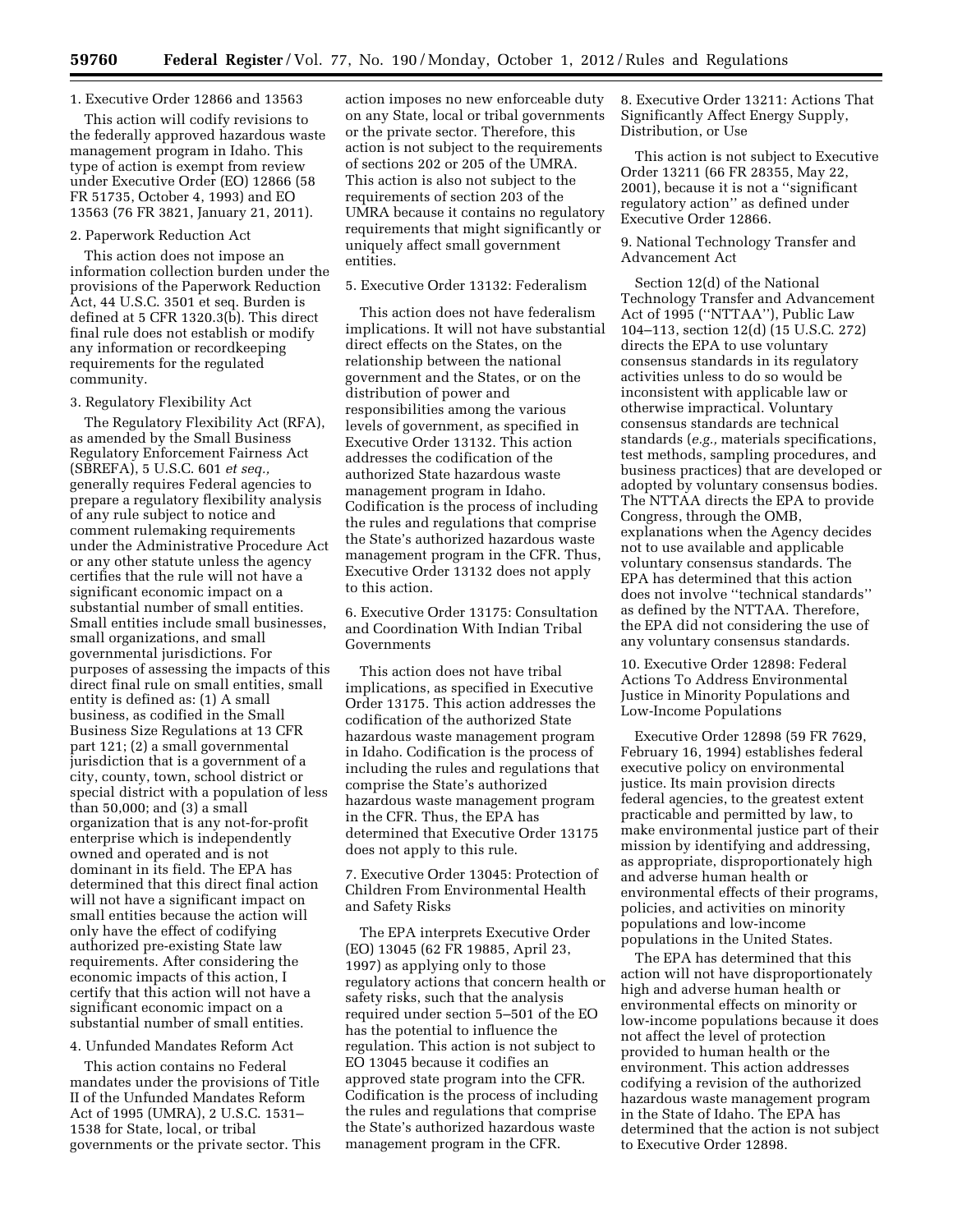### 11. Congressional Review Act

The Congressional Review Act, 5 U.S.C. 801 et seq., as amended by the Small Business Regulatory Enforcement Fairness Act of 1996, generally provides that before a rule may take effect, the agency promulgating the rule must submit a rule report, which includes a copy of the rule, to each House of the Congress and to the Comptroller General of the United States. The EPA will submit a report containing this document and other required information to the U.S. Senate, the U.S. House of Representatives, and the Comptroller General of the United States prior to publication in the **Federal Register**. A major rule cannot take effect until 60 days after it is published in the **Federal Register**. This action is not a ''major rule'' as defined by 5 U.S.C. 804(2). This action will be effective November 30, 2012.

#### **List of Subjects in 40 CFR Part 272**

Environmental protection, Hazardous materials transportation, Hazardous waste, Incorporation by reference, Intergovernmental relations, Water pollution control, Water supply.

**Authority:** This action is issued under the authority of Sections 2002(a), 3006 and 7004(b) of the Solid Waste and Disposal Act, as amended, 42 U.S.C. 6912(a), 6926, 6974(b).

Dated: July 24, 2012.

#### **Dennis J. McLerran,**

*Regional Administrator, EPA Region 10.* 

For the reasons set forth in the preamble, the EPA amends 40 CFR part 272 as follows:

# **PART 272—APPROVED STATE HAZARDOUS WASTE MANAGEMENT PROGRAMS**

■ 1. The authority citation for part 272 continues to read as follows:

**Authority:** Secs. 2002(a), 3006, and 7004(b) of the Solid Waste Disposal Act, as amended by the Resource Conservation and Recovery Act, as amended, 42 U.S.C. 6912(a), 6926, and 6974(b).

■ 2. Section 272.651 is revised to read as follows:

#### **§ 272.651 Idaho State-Administered Program: Final Authorization.**

(a) Pursuant to section 3006(b) of RCRA, 42 U.S.C. 6926(b), Idaho has final authorization for the following elements as submitted to the EPA in Idaho's base program application for final authorization which was approved by the EPA effective on April 9, 1990. Subsequent program revision applications were approved by the EPA effective on June 5, 1992, August 10, 1992, June 11, 1995, January 19, 1999,

July 1, 2002, March 10, 2004, July 22, 2005, February 26, 2007, December 23, 2008, and July 11, 2012.

(b) The State of Idaho has primary responsibility for enforcing its hazardous waste management program. However, the EPA retains the authority to exercise its inspection and enforcement authorities in accordance with sections 3007, 3008, 3013, 7003 of RCRA, 42 U.S.C. 6927, 6928, 6934, 6973, and any other applicable statutory and regulatory provisions, regardless of whether the State has taken its own actions, as well as in accordance with other statutory and regulatory provisions.

(c) *State Statutes and Regulations.* (1) The Idaho statutes and regulations cited in this paragraph are incorporated by reference as part of the hazardous waste management program under subtitle C of RCRA, 42 U.S.C. 6921 *et seq.* 

(i) The binder entitled ''EPA-Approved Idaho Statutory and Regulatory Requirements Applicable to the Hazardous Waste Management Program'', dated July 2012.

(ii) [Reserved]

(2) The EPA considered the following statutes and regulations in evaluating the State program but is not incorporating them herein for enforcement purposes:

(i) Idaho Code containing the General Laws of Idaho Annotated, Title 39, Chapter 44, ''Hazardous Waste Management'', published in 2002 by the Michie Company, Law Publishers, Charlottesville, Virginia: sections 39– 4401; 39–4402; 39–4404; 39–4405 with exception of 39–4405(9); 39–4406; 39– 4407; 39–4408(4); 39–4409(2) except first sentence; 39–4409(3); 39–4409(4) only first sentence; 39–4410; 39– 4411(1); 39–4411(3); 39–4411(6); 39– 4412; 39–4413; 39–4414; 39–4415; 39– 4416; 39–4417; 39–4418; 39–4419; 39– 4420; 39–4421; 39–4422; 39–4423(3); and 39–4426.

(ii) Idaho Code containing the General Laws of Idaho Annotated, Title 39, Chapter 58, ''Hazardous Waste Facility Siting Act'', published in 2002 by the Michie Company, Law Publishers, Charlottesville, Virginia: sections 39– 5801; 39–5802; 39–5804; 39–5805; 39– 5806; 39–5807; 39–5809; 39–5810; 39– 5811; 39–5812; 39–5813(2); 39–5814; 39–5816; 39–5817; and 39–5818(1).

(iii) Idaho Code containing the General Laws of Idaho Annotated, Volume 2, Title 9, Chapter 3, ''Public Writings'', published in 2010 by the Michie Company, Law Publishers, Charlottesville, Virginia: sections 9–337 *et seq.;* 9–338; 9–339; 9–340A; 9–340B; 9–340C; 9–340D; 9–340E; 9–340F; 9–

340G; 9–340H; 9–341; 9–342A; 9–343; and 9–344.

(iv) Idaho Department of Environmental Quality Rules and Regulations, Idaho Administrative Code, IDAPA 58, Title 1, Chapter 5, ''Rules and Standards for Hazardous Waste'', published in April 2011: sections 58.01.05.000; 58.01.05.356.02; 58.01.05.356.03; 58.01.05.356.04; 58.01.05.356.05; 58.01.05.800; 58.01.05.850; 58.01.05.996; 58.01.05.997; and 58.01.05.999.

(3) The following statutory and regulatory provisions are broader in scope than the Federal program, are not part of the authorized program, are not incorporated by reference, and are not federally enforceable:

(i) Idaho Code containing the General Laws of Idaho Annotated, Title 39, Chapter 44, ''Hazardous Waste Management'', published in 2002 by the Michie Company, Law Publishers, Charlottesville, Virginia: sections 39– 4403(6); 39–4403(14); 39–4403(17) only the second and third sentences; 39– 4405(9); 39–4409(1) only the fourth and fifth sentences; 39–4409(7); 39–4423(2); 39–4427B; 39–4427C; 39–4427D; 39– 4428; 39–4429; 39–4430; 39–4431; and 39–4432.

(ii) 2010 Cumulative Pocket Supplement to the Idaho Code (I.C.), containing, Title 39, Chapters 44 ''Hazardous Waste Management'', published in 2010 by the Michie Company, Law Publishers, Charlottesville, Virginia: section 39– 4427.

(iii) Idaho Code containing the General Laws of Idaho Annotated, Title 39, Chapter 58, ''Hazardous Waste Siting Act'', published in 2002 by the Michie Company, Law Publishers Charlottesville, Virginia: section 39– 5813(3).

(iv) Idaho Department of Environmental Quality Rules and Regulations, Idaho Administrative Code, IDAPA 58, Title 1, Chapter 5, ''Rules and Standards for Hazardous Waste'', published in April 2011: sections 58.01.05.011 only the fourth sentence; 58.01.05.355; 58.01.05.500; and 58.01.05.900.

(4) *Memorandum of Agreement.* The Memorandum of Agreement between the EPA Region 10 and the State of Idaho (IDEQ), signed by the EPA Regional Administrator on August 1, 2001, although not incorporated by reference, is referenced as part of the authorized hazardous waste management program under subtitle C of RCRA, 42 U.S.C. 6921, *et seq.* 

(5) *Statement of Legal Authority.* The ''Attorney General's Statement for Final Authorization,'' signed by the Attorney